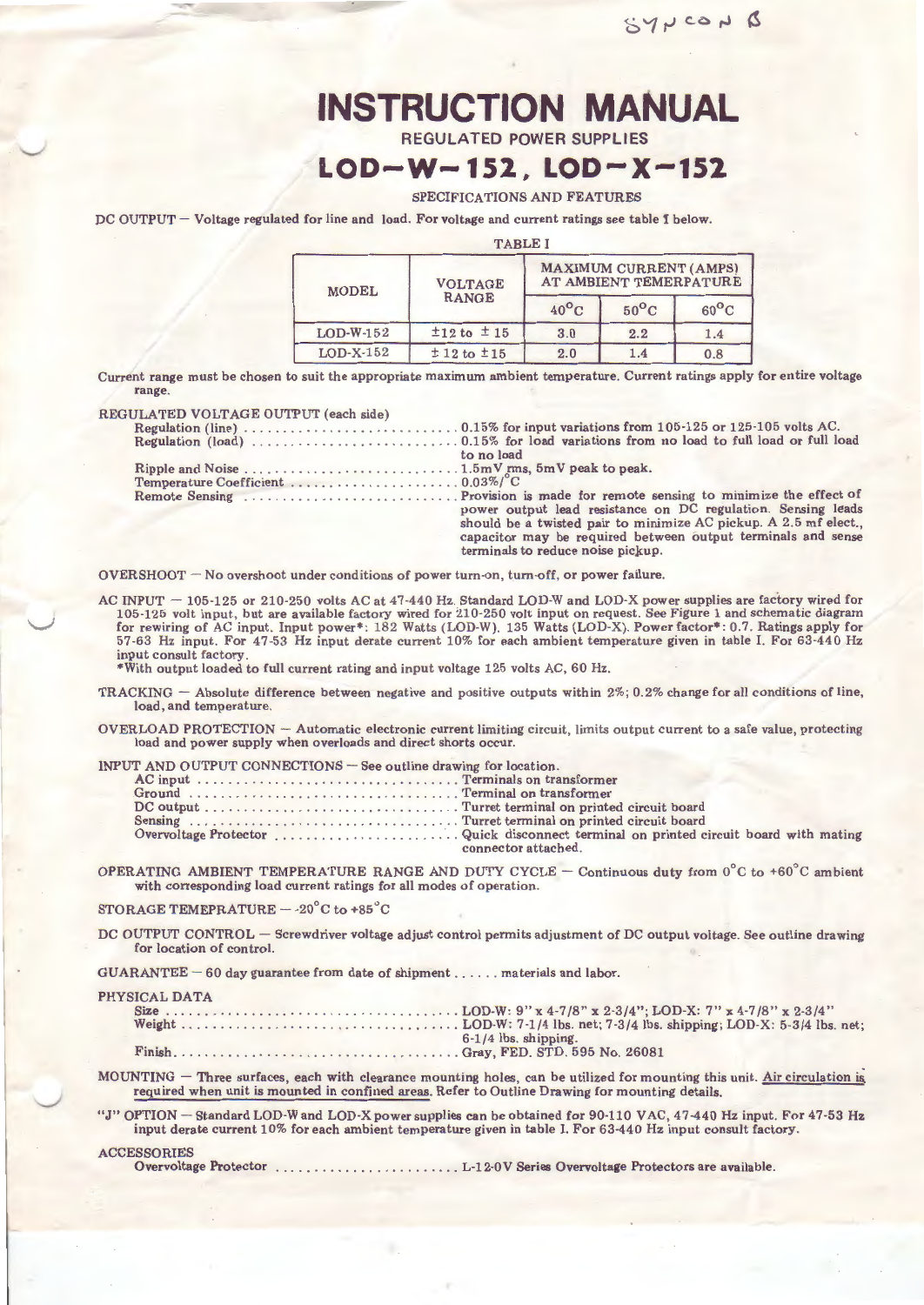



EXACTMPUT CONNECTION SHOWN IS FOR 105-125VACTOR 210-250V INPUT, DISCONNECT BLK&WHT TRANFORMER<br>LEADS FROM TERMS ACI & ACZ AND RECONNECT BOTH LEADS<br>TO TERM D

Figure 1. AC Input Connection.







Outline Drawing.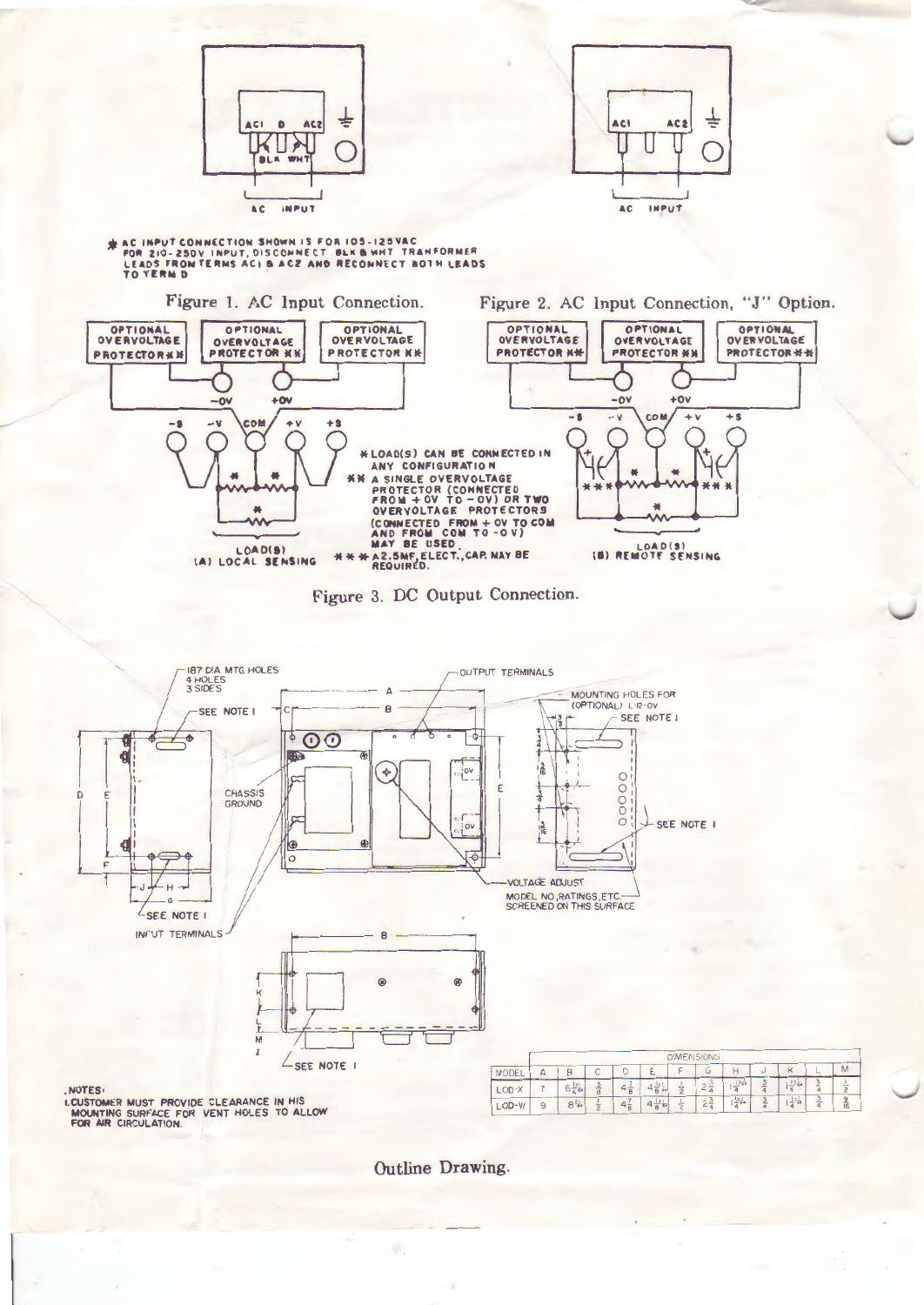

INDICATES CONNECTION TO CHASSIS.

INDICATES ACTUAL UNIT MARKING.

LAMBDA PART NO. FBL-00-030; USE IN4002 DIODE<br>FOR REPLACEMENT UNLESS OTHERWISE NOTED.

- INDICATES TERMINAL ON PRINTED CIRCUIT BOARD.

┷

 $\rightarrow$ 

FOR WIRING OF POWER SUPPLY TO LOAD REFER TO SUPPLY-TO-LOAD **WIRING DIAGRAMS.** DOTTED CONNECTIONS SHOWN INDICATE JUMPERS IN PLACE FOR<br>LOCAL SENSING CONNECTION.

**SCHEMATIC DIAGRAM** REGULATED POWER SUPPLY

 $LOD-W-152$ 

### **ALAMBDA**

**ELECTRONICS MELVILLE, NEW YORK** 

DIVISION OF (VeeCO) INSTRUMENTS INC.

- 8. DERATE CURRENT 10% FOR 47-53 Hz INPUT, FOR 63-440Hz<br>INPUT CONSULT FACTORY. TI PRIMARY CONNECTION SHOWN IS FOR IO5-125 VAC INPUT.<br>FOR 210-250 VAC INPUT: DISCONNECT BLK & WHT TRANSFORMER<br>LEADSFROM TERMINALS ACI & AC2. RECONNECT BOTH LEADS TO<br>TERM.D.  $9.$
- 
- 10. "J" OPTION UNITS HAVE SINGLE TI PRIMARY. AC INPUT IS 90-110 VAC.
- OTHERWISE NOTED.
- 2. RESISTOR TOLERANCES CARB.FILM ±5%, FILM ±1%, WIREWOUND 15%, UNLESS OTHERWISE NOTED.
- 3. CAPACITOR VALUES ARE IN MICROFARADS.
- 4. CAPACITOR TOLERANCES : ELECTROLYTIC -10 +75%.
- 5. DESIGNATIONS ARE LAMBDA PART NUMBERS.